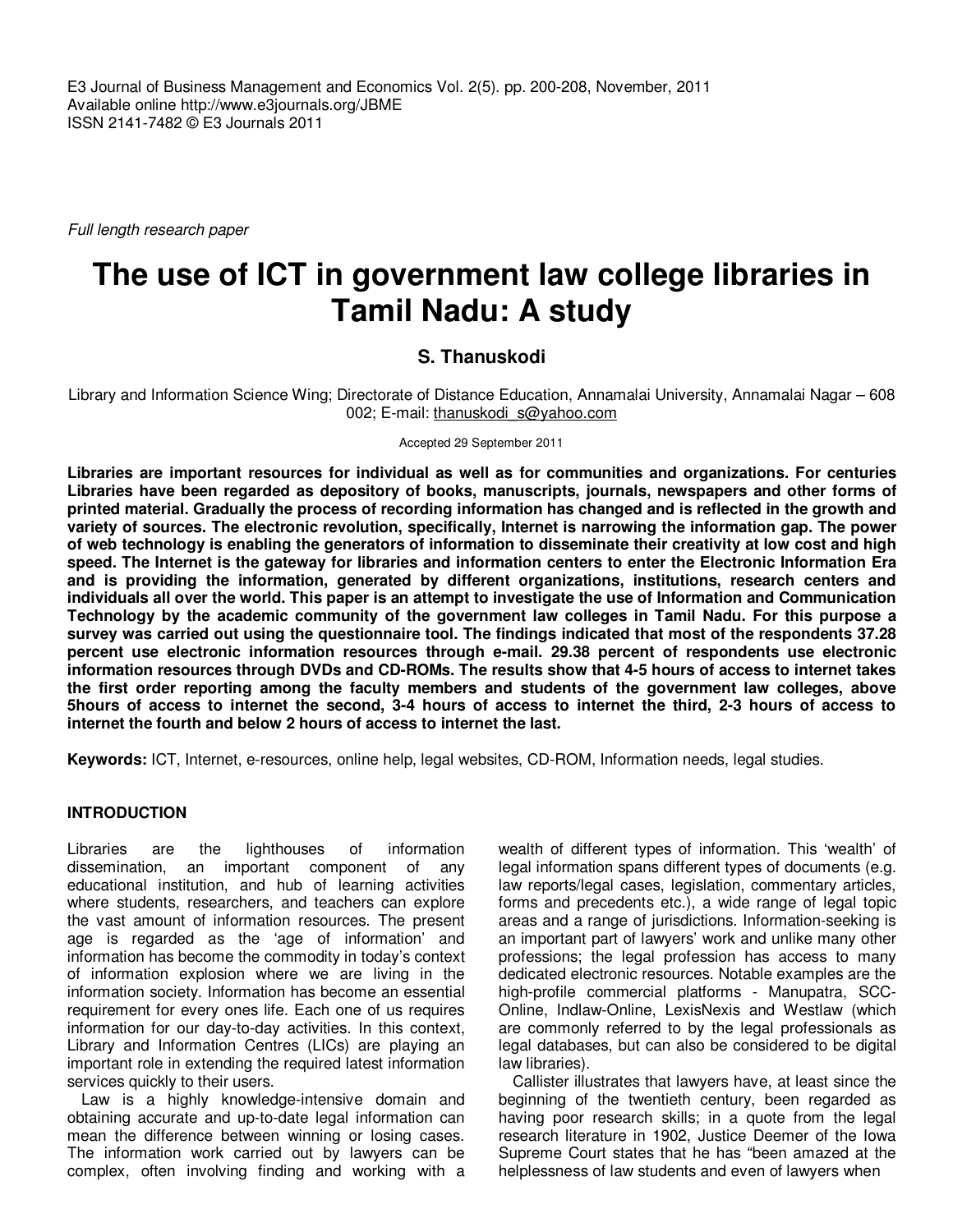they go into a library to search for authorities." Over one hundred years later, it can be argued that this statement still holds true (particularly regarding digital law library use); Howland and Lewis have surveyed law firm librarians throughout the United States in order to collect empirical data about the quality and extent of the electronic legal research skills of summer clerks and firstyear associates. The authors found that these graduates were unable to take up efficiently and effectively research issues that appear routinely in cases handled by middlesized law firms and concluded that recent graduates and summer clerks were not efficient or cost-effective users of LexisNexis and Westlaw (the two biggest digital law libraries in terms of case, legislation and journal coverage). This was despite all of the students having received some training on how to use the libraries while in law school.

Digital libraries have traditionally been regarded as difficult to use and based on the contextual observations with academic lawyers, digital law libraries such as LexisNexis Professional and Westlaw are no exception. It is believed that this difficulty of use contributes to the problems that lawyers face when conducting electronic legal research. Furthermore, it is argued that developing better information seeking skills goes hand-in-hand with developing an understanding of the electronic environment in which these skills must be practiced.

As electronic information and its access has grown, selection of information sources has become complex. When alternatives were limited, selection was primarily based on the access and cost factors. As CD-ROM and tape-loaded with electronic information became available, local area networks (LANs) and interfaces became important issues in their selection. Now with multiple sources of information, human, demographic, and technological factors have become important in their selection process. In addition to these, factors like training standards, password protection mechanism, links-to-holdings, and full-text availability are the parameters used by the users for the selection process. Because of the dynamic nature of electronic information, traditional selection criteria are not effective, so new criteria must be developed or adopted.

Internet has made tremendous impact on the academic activities of the faculty members, researchers, and the students. After the advent of Internet, a significant transition is seen in users' approach and the way they seek information and the methods they use in research and learning activities. This has become possible as Internet provides a wealth of new course materials and acts as a powerful supplement to the traditional ways of studying and learning. Internet is now facilitating electronic communication, exchange of ideas, and collaboration in research globally. Internet can be accessed for the latest developments in one's area of research at an amazing speed. It also plays a significant

role in distance education and conferencing and thus transforming the academicians as facilitators in providing guidance, drawing students, and steering observations. The Internet, therefore, creates an excellent academic environment where the academic community can perform their activities in a rejuvenated manner.

## **Literature review**

Ray and Day, (1998) conducted their study to determine the level of use of electronic resources and how students feel about various issues surrounding electronic resources. In their paper titled, "Student Attitude towards Electronic Information Resources", they used questionnaire method. The findings of their study are that 91 per cent of respondents acknowledged access to a networked computer via university, and also that more internet access is from work place than from home. The most popular electronic resources used were CD-ROM and the internet. Only 37.5 per cent of the sample population used electronic journals as an information tool.

Lenares, (1999) in his research study titled "Use of electronic journals at research institution" found that there was a rapidly growing acceptance of electronic journals by faculty within the scholarly community. The increase in electronic journals usage is accompanied by a decrease in the frequent use of print journals. Print journal usage, however, continues to dominate electronic journal usage. Only 14 per cent of respondents used electronic journals frequently as compared to 65 per cent using print journals frequently. Questionnaire was sent through e-mail to randomly selected faculty members from the university directory.

Crawford and Daye, (2000) studied "A Survey of the Use of Electronic Services Glasgow Caledonian University library". The survey used observational and questionnaire based method. The questionnaire was administered both on paper and electronically. The results show that most of the respondents were full time students and were using PC rather than Mac, 18 per cent used CD-ROMs and only 13 per cent used online databases. About one-third of the respondents had problem in using the electronic information floor (elf). Information searching restricted to bulk of the work is the same as that done in other parts of the university.

Zhang, (1999) in his the paper titled "Scholarly Use of Internet-based Electronic Resources," made an attempt to know how scholars use, cite, and evaluate e-resources during their research. Three approaches were used to collect data for the investigation (a) a longitudinal analysis of e-journals from 1991 through 1998, (b) a survey of editors of the eight journals; and (c) a survey of 201 authors with articles to be published in the eight journals. The results of this study show that there has been a notable increase in the number and proportion of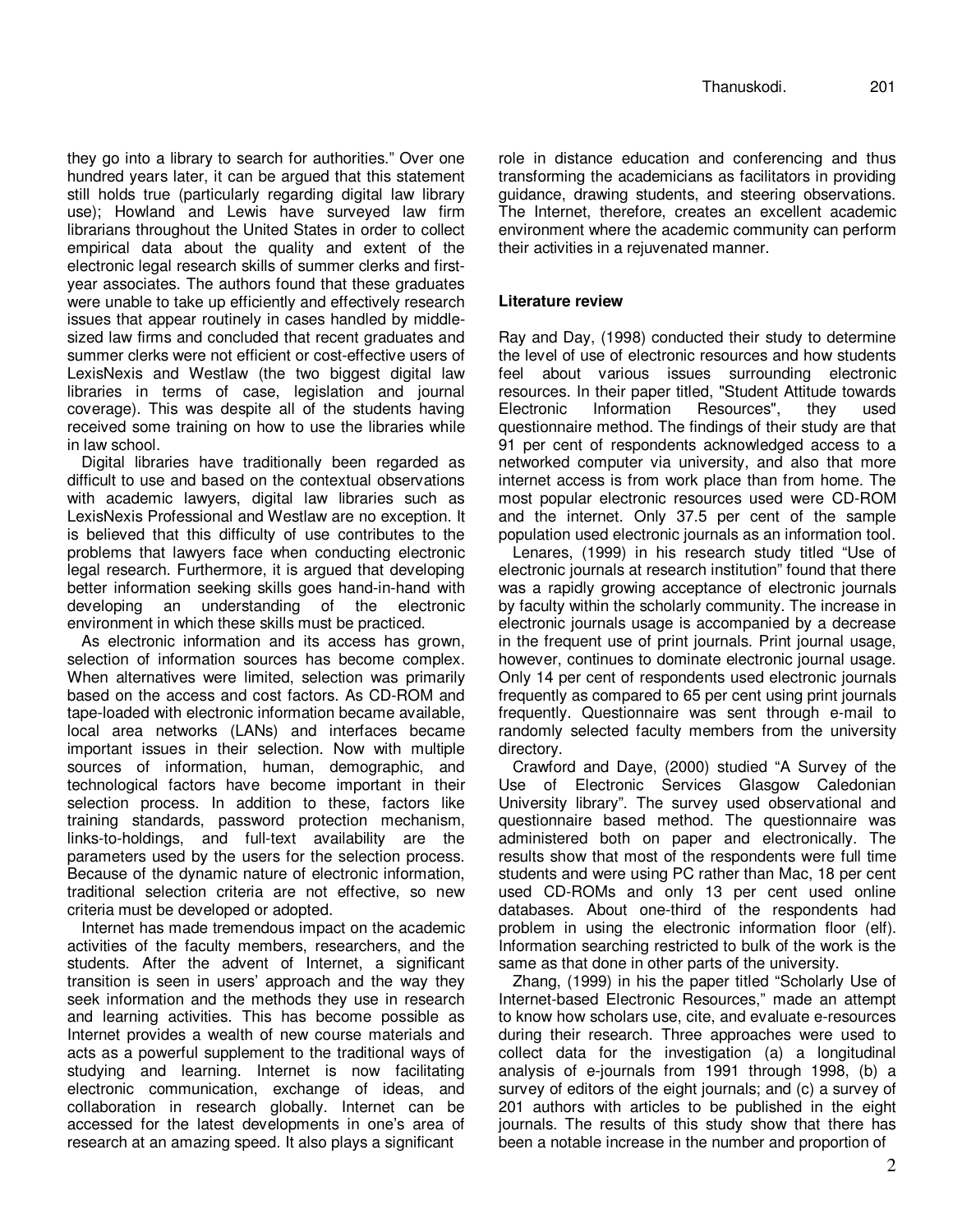authors who cite e-resources in their research articles over an eight year period but e-sources were still cited much less frequently than print sources. E-resources are increasingly used among scholars and also becoming an important component in their research.

Herring, (2002). in the paper titled "Use of Electronic Resources in Scholarly Electronic Journals: A Citation Analysis" studied through citation analysis of research articles from scholarly electronic journals published in 1999-2002, to know the scholars using electronic resources and the type /subject area of online resources that are being referenced. The researcher brought out that online resources are increasingly important for today's scholars and researchers. There is change in information seeking behavior. The use of information resources is greater as scholars and researchers feel comfortable and familiar with the resources available through the web.

Yang, (2003) conducted a study titled, "Internet Use by Pre-service Teachers in Elementary Education Instruction" which explored the attitude of pre-service elementary educators towards internet use, internet selfefficacy, and internet anxiety and their relationship. The respondents of this survey were all elementary preservice students enrolled in Core College of Education courses at Idaho State University during 2003. The questionnaires were distributed to 98 students' during regularly scheduled class time and a total of 71 responses were obtained. The implications of the findings suggested that an early and frequent use of the internet across the teacher education curricula was useful in promoting students' internet use and self-efficacy.

Choukhande and Kumar (2004) have studied the information needs and use pattern in their paper titled "Analytical Study of Information Needs and Use Pattern of Faculty Members and Research Scholars of Amravati University". They used a questionnaire method with random sampling technique to collect the data. Some of the findings are: users face difficulty in searching information through electronic sources, and they need skill to use the available sources in the library.

Doraswamy, (2001) studied the use and familiarity of electronic information resources in paper titled "Familiarity and Use of the Available Electronic Information Resources by the Students in U.R Siddhartha Engineering College Library, Vijay Wada: Survey". The study was conducted by using questionnaire method. The findings show that 61.25 per cent students are familiar with electronic information resources, 27.50 per cent of the students use the computer daily and 5.63 per cent have never used it. A small percentage of students, i.e., 2.5 per cent of students used CD-ROM, 33.13 per cent internet, 38.13 per cent e-mail, 36.87 per cent search engines, and 21.25 per cent use VRSECE website 'daily' respectively. The online databases are used by 25 per cent and VRSECE catalogue once a month.

18.75 per cent of students use online journals rarely.42.50 per cent of the students use electronic information resources for communication purposes. The main problems faced while using electronic information resources were lack of training and time.

Robinson, (2005) examined in his research titled "Internet Use among African-American College Students: An Explanatory Study" the internet use among African-American college students. The respondents were surveyed by using the 43-items questionnaire to determine the frequency of use of internet. The results of the study indicated that most of the African-American college students (76 per cent) had used the internet for more than three years. The use of the internet for most African-American college students occurred at school or work place with 49 per cent response or at home with 47 per cent response and they spent on an average two hours per day on-line. A small percentage of the students spent 5-6 hours per day on the internet. 43 per cent of the students used the internet primarily to learn and find school resources.

Razaand and Upadhyay, (2006) A survey was carried out to examine the usage of ejournals by the researchers at Aligarh Muslim University. They used questionnaire method to find out purpose and place used by research scholars for using e-journals. The survey reveals that all the researchers are aware of e-journals in AMU. Many research scholars are consulting e-journals from their departmental labs and computer centers, not only for research purposes but also to update their own knowledge. Some problems like lack of training and slow downloading has been found and the researchers felt about the need for print journals as well as electronic journals.

Asefeh and Nosrat, (2007) carried a survey to investigate the relationships between awareness and use of digital resources among students in Isfahan University of Medical Sciences. A questionnaire was designed with descriptive method and was randomly used for survey. 250 users of the Medical libraries and information centers affiliated to Isfahan university of Medical Sciences were taken for survey. The results can be found the paper titled "Awareness and use of digital resources in the libraries of Isfahan University of Medical Sciences, Iran" that 70 percent of students were aware of digital resources, but 69 percent have used them; 62 percent were aware of offline databases and 19 percent were only using them through Central library LAN network. About 70 percent were aware of online databases, accessible via Central library web site and 53 percent have used them In total 87 percent of students felt that the available data met their information needs. Infrequent periodic orientation and lack of education on use of offline databases and fewer terminals connected to the server in the Central library, due to these factor students had less use offline databases. Users are faced with problems like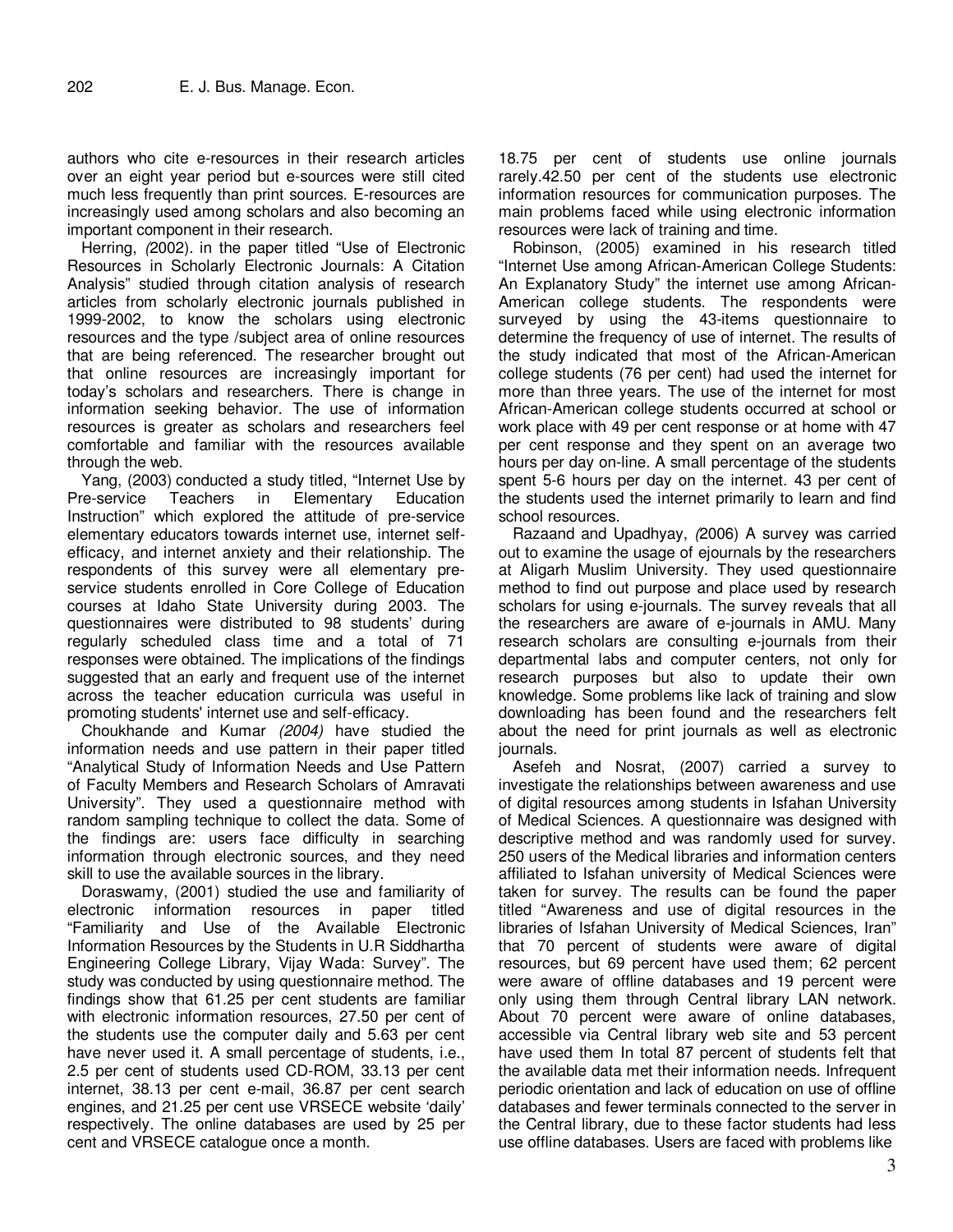**Table 1:** Category wise Distribution of Respondents

| Category               | No. of Respondents | Percentage |
|------------------------|--------------------|------------|
| <b>Faculty Members</b> | 55                 | 24.12      |
| 5year B.L. students    | 86                 | 37.72      |
| 3year B.L. students    | 87                 | 38.16      |
| Total                  | 228                | 100.00     |

low speed connectivity and shortage of hardware facilities.

Kanwal, (2008) studied the "Barriers in Collection Sharing among Libraries of Pakistan: University Library Managers' Viewpoint". A survey method was used to explore the barriers to collection sharing among the wellestablished chartered university libraries situated in the major cities of Pakistan. The survey followed a qualitative design based on an interview technique of data collection. Twenty chief/head librarians from five major cities of Pakistan were interviewed. In-depth, semistructured interviews were conducted at the librarians' workplaces during 2003 to 2004. The results of the present study revealed that various technical, procedural, psychological, and behavioral barriers in achieving planned and meaningful collection-sharing (CS) programs still prevail. It suggests analyzing the possibilities, opportunities, and challenges of CS in the emerging paradigm.

## **Objectives of the study**

The following objectives are evolved for the purpose of the present study:

- To examine the respondents' duration and quantum of time utilization in search of legal information
- To identify the respondents' extent of requiring various legal information
- To study the respondents' frequency of utilizing legal information
- To analyze the respondents' extent of access to e-resources
- To examine the respondents' purpose of gathering e-resources
- To study the respondents' satisfaction and problems in utilizing the e-resources

## **METHODOLOGY**

Keeping in view the above objectives in mind, a structured questionnaire was prepared to collect data from the users of electronic information resources in the students and faculty members of government law

| Gender | No. of Respondents | Percentage |
|--------|--------------------|------------|
| Male   | 154                | 67.54      |
| Female | 74                 | 32.46      |
| Total  | 228                | 100.00     |

**Table 2:** Gender wise Distribution of Respondents

colleges in Tamil Nadu. Questionnaire contains various questions pertaining to the awareness and use of information and communication Technology. For this purpose a total of 280 questionnaires were distributed among the students and faculty members of the government law colleges in Tamil Nadu. Out of 280 questionnaires distributed, 228 valid questionnaires were collected and then data was analysed, tabulated, interpreted and presented in form of this paper. This constitutes 81.42 % (228/280) of the total response.

## **RESULTS AND DISCUSSION**

Analysis of data is the ultimate step in research process. It is the link between raw data and significant results leading to conclusions. This process of analysis has to be result oriented.

## **Distribution of respondents by age**

The distribution of respondents according to their category is shown in Table 1. A study of data in table-1 indicates the category wise distribution of respondents. It could be noted that out of the total 228 respondents, 24.12 per cent of them belong to the faculty members and 37.72 per cent of them come under the 5year law degree students. In this study, 38.16 per cent of the respondents' belong to the 3year law degree students. It is concluded from the above table that majority of the respondents are found to be with the 3year law degree students.

## **Distribution of respondents by gender**

Table-2 describes the distribution of respondents by gender. A study of data in table-2 indicates the gender distribution of respondents. It could be noted that out of the total 228 respondents, more than two thirds of the respondents (67.54%) belong to the male group and the rest one third of them (32.46%) are females. It is concluded that male respondents constitute more in number than female respondents, indicating the presence of male domination in legal profession in Tamil Nadu.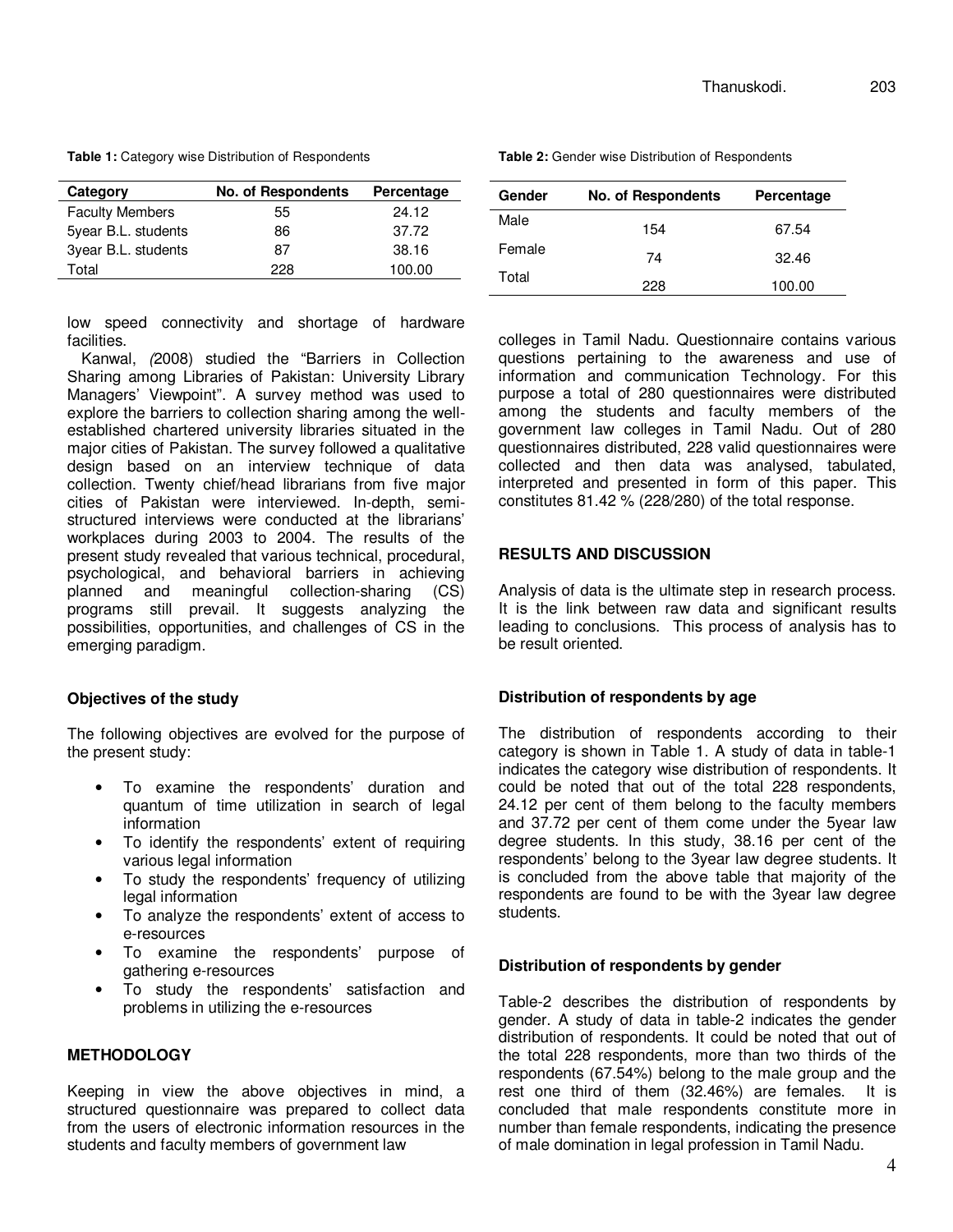**Table 3**: Most Frequently used E-Resources

| <b>Services</b> | <b>Number</b> | Percentage |
|-----------------|---------------|------------|
| E-mail          | 85            | 37.28      |
| E-journals      | 21            | 9.22       |
| E-books         | 18            | 7.89       |
| E-Databases     | 37            | 16.23      |
| DVD / CD-ROMs   | 67            | 29.38      |
| Total           | 228           | 100.00     |

## **Frequency of accessing electronic information resources**

Table-3 indicates the use of electronic resources. From the table-3, it is clear that most of the respondents 37.28 percent use electronic information resources through email. 29.38 percent of respondents use electronic information resources through DVD and CD-ROMs. 16.23 percent of respondents use electronic information resources through E-Databases followed by 9.22 percent of respondents use that electronic information resources through e-journals and 7.89 percent of respondents use electronic information resources through e-books.

## **Internet access**

The use of ICT partially depends on the extent of internet access. Most of electronic information resources are accessible through the internet. The respondents have been asked to indicate the frequency of access to Internet. The responses are given in table 4.

Data presented in table-4 indicate the category wise respondents' frequency of access to internet. It could be noted that out of the total 228 respondents, 10.52 per cent of them have below 2 hours of access to internet. In this study, 18.85 per cent of them have 2-3 hours of access to the internet and majority of the respondents (30.23%) of the 5 year B.L. students have 2-3 hours of access to internet. Out of the total 228 respondents, 19.29 per cent of them have 3-4 hours of access to the internet. Majority of the respondents (24.42 %) in the 5year B.L. students have 3-4 hours of access to the internet. In this study, 31.57 per cent of the respondents have 4-5 hours of access to internet. Majority of the respondents (51.72 %) in the 3year B.L. students have 4- 5 hours of access to internet. Moreover, 19.73 per cent of the respondents have above 5 hours of access to the internet and majority of the faculty members (47.27 %) fall under this category. It could be seen clearly from the above discussion that 4-5 hours of access to internet takes the first order reporting among the faculty members and students of the government law colleges have above

5 hours of access to the internet; the second, 3-4 hours of access to the internet; the third, 2-3 hours of access to the internet; the fourth had below 2 hours of access to internet being the last.

## **Frequency of library visits**

The frequency of library visits by the user is usually influenced by factors such as collection, organization, and maintenance of the library resources along with the library resources, facilities and the library services.

Data presented in table 5 indicate the category wise respondents' frequency of library visits. It could be noted that out of the total 228 respondents, 7.46 per cent of them make daily library visit. In this study, 28.07 per cent of them make library visit thrice a week and majority of the respondents (52.87%) in the 3yr B.L. students make library visit thrice a week. Out of the total 228 respondents, 15.78 per cent of them make library visit twice a week. A considerable number of respondents (20.93%) in the 5 year B.L. students make library visit twice a week. In this study, 11.41per cent of the respondents make library visit once in a week. In this study, 10.96 per cent of the respondents make library visit once in a fortnight and the rest 26.32 per cent of them make library visit as and when required. It could be seen clearly from the above discussion that library visit of thrice a week takes the first order reporting among the faculty members and students of the government law colleges, library visit as and when required the second, library visit of twice a week the third, library visit of once in a week the fourth, library visit once in a fortnight the fifth and the library visit of daily the last.

## **Information searching pattern**

Searching for the right information is a skill. Some studies have shown that some users tend to rely on library catalogue to find information in libraries while some others search on their own or take the help of the library staff to find out the relevant information.

Data presented in table-6 indicate the category wise respondents' mode of searching documents in the library. It could be noted that out of the total 228 respondents, 35.96 per cent of them search documents from legal websites. Majority of the respondents in the 3year B.L. students (63.22%) make use of legal websites. In this study, 18.85 per cent of them search documents in the library with the help of library catalogue and more than one third of the respondents in the 5year B.L. students (32.56%) search documents in the library with the help of library catalogue. In this study, 15.78 per cent of the respondents search documents in the library with the help of library staff. Majority of the respondents in the 5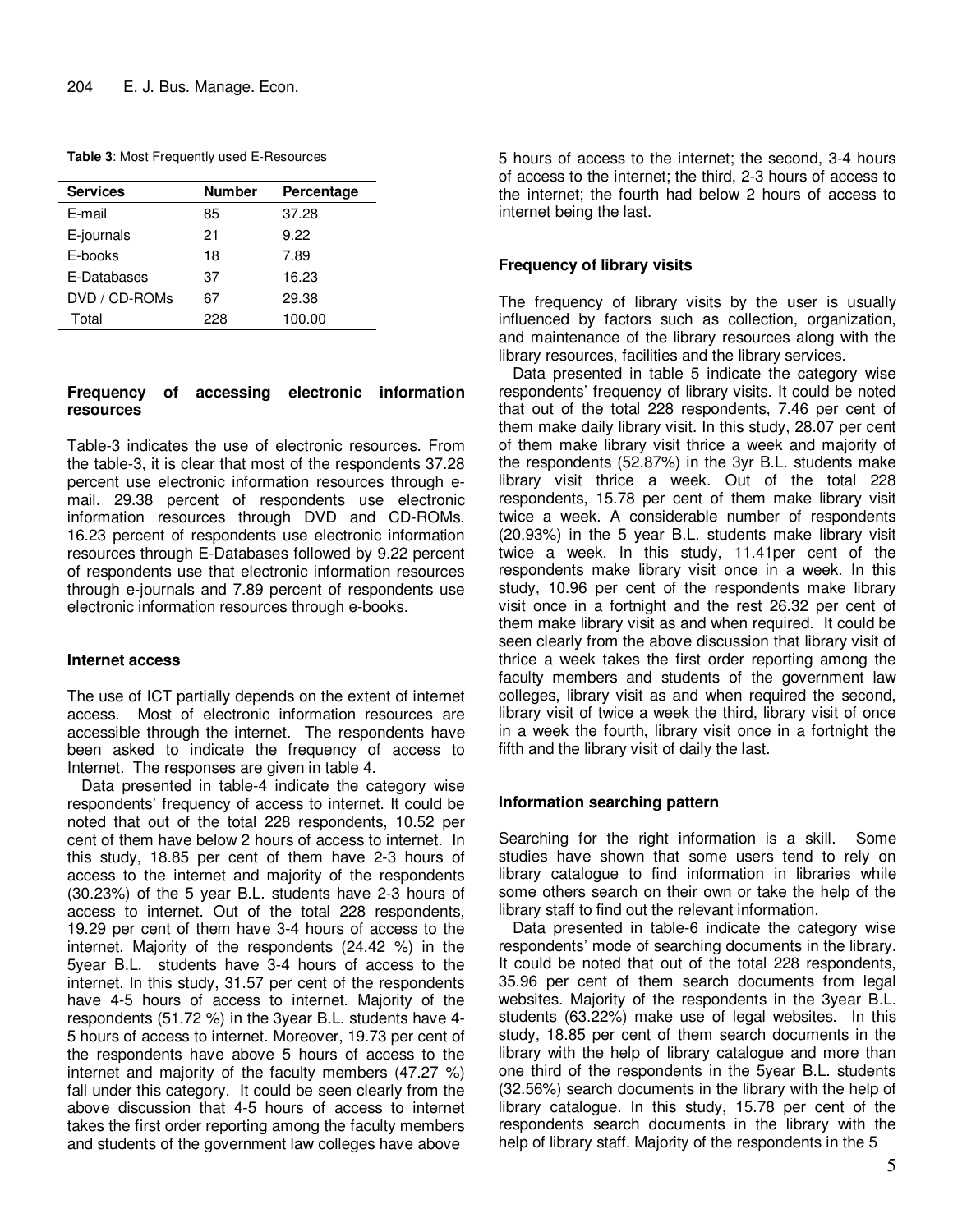| Category    | Less than 2 hours | 2-3 hours | 3-4 hours | 4-5 hours | Above 5 hours | Total |
|-------------|-------------------|-----------|-----------|-----------|---------------|-------|
| Faculty     | 5                 | 6         |           | 11        | 26            | 55    |
| Members     | (9.09)            | (10.91)   | (12.73)   | (20.00)   | (47.27)       |       |
| 5 Year B.L. | 11                | 26        | 21        | 16        | 12            | 86    |
| students    | (12.79)           | (30.23)   | (24.42)   | (18.60)   | (13.95)       |       |
| 3 Year B.L. | 8                 | 11        | 16        | 45        |               | 87    |
| students    | (9.20)            | (12.64)   | (18.39)   | (51.72)   | (8.05)        |       |
| Total       | 24                | 43        | 44        | 72        | 45            | 228   |
|             | (10.52)           | (18.85)   | (19.29)   | (31.57)   | (19.73)       |       |

**Table 4:** Respondents' Frequency of Access to Internet

**Table 5:** Respondents' Frequency of Library Visits

| Category               | Daily  | Thrice a Week | <b>Twice</b><br>a Week | Once in a<br>Week | Once in a<br><b>Fortnight</b> | As and When<br><b>Required</b> | <b>Total</b> |
|------------------------|--------|---------------|------------------------|-------------------|-------------------------------|--------------------------------|--------------|
| <b>Faculty Members</b> | 5      | 6             |                        | 8                 | 9                             | 20                             | 55           |
|                        | (9.09) | (10.91)       | (12.73)                | (14.55)           | (16.36)                       | (36.36)                        |              |
| 5 Year B.L. Students   | 6      | 12            | 18                     | 9                 | 8                             | 33                             |              |
|                        | (6.98) | (13.95)       | (20.93)                | (10.47)           | (9.30)                        | (38.37)                        | 86           |
| 3 Year B.L. Students   | 6      | 46            | 11                     | 9                 | 8                             |                                |              |
|                        | (6.90) | (52.87)       | (12.64)                | (10.34)           | (9.20)                        | (8.05)                         | 87           |
| Total                  | 17     | 64            | 36                     | 26                | 25                            | 60                             |              |
|                        | (7.46) | (28.07)       | (15.78)                | (11.41)           | (10.96)                       | (26.32)                        | 228          |

**Table 6:** Respondents' Mode of Searching Documents in the Library

| Category               | Library<br>Catalogue | Library<br><b>Staff</b> | Directly Search in<br>the Stack | Legal<br><b>Websites</b> | Online<br><b>Database</b> | <b>Total</b> |
|------------------------|----------------------|-------------------------|---------------------------------|--------------------------|---------------------------|--------------|
| <b>Faculty members</b> | 6<br>(10.91)         | 9<br>(16.36)            | 20<br>(36.36)                   | 15<br>(27.27)            | 5<br>(9.09)               | 55           |
| 5 Year B.L. Students   | 28<br>(32.56)        | 21<br>(24.42)           | 9<br>(10.47)                    | 12<br>(13.95)            | 16<br>(18.60)             | 86           |
| 3 Year B.L. Students   | 9<br>(10.34)         | 6<br>(6.90)             | 5<br>(5.75)                     | 55<br>(63.22)            | 12<br>(13.79)             | 87           |
| Total                  | 43<br>(18.85)        | 36<br>(15.78)           | 34<br>(14.91)                   | 82<br>(35.96)            | 33<br>(14.47)             | 228          |

year B.L. students (24.42%) search documents in the library with the help of library staff. Out of the total 228 respondents, 14.91 per cent of them directly search documents in the library. Majority of the respondents in the faculty members (36.36 %) search documents directly in the library. In this study, 14.47 per cent of the respondents search documents in the library with the help of online data base.

#### **Purpose of using electronic information resources**

From the table-7, it is clear that most of the respondents 81.57 percent use electronic information resources for writing papers. 67.54 percent of respondents use

electronic information resources for studying course work. 54.38 percent of respondents use electronic information resources for other works like exams etc. 42.10 percent respondents use for update of subject knowledge. 15.78 percent of users using electronic information resources for research work.

#### **Problems of accessing electronic information resources**

Though electronic information resources have become a common source among the academic and research communities, the majority of users stated that they have difficulties to use electronic information resources. The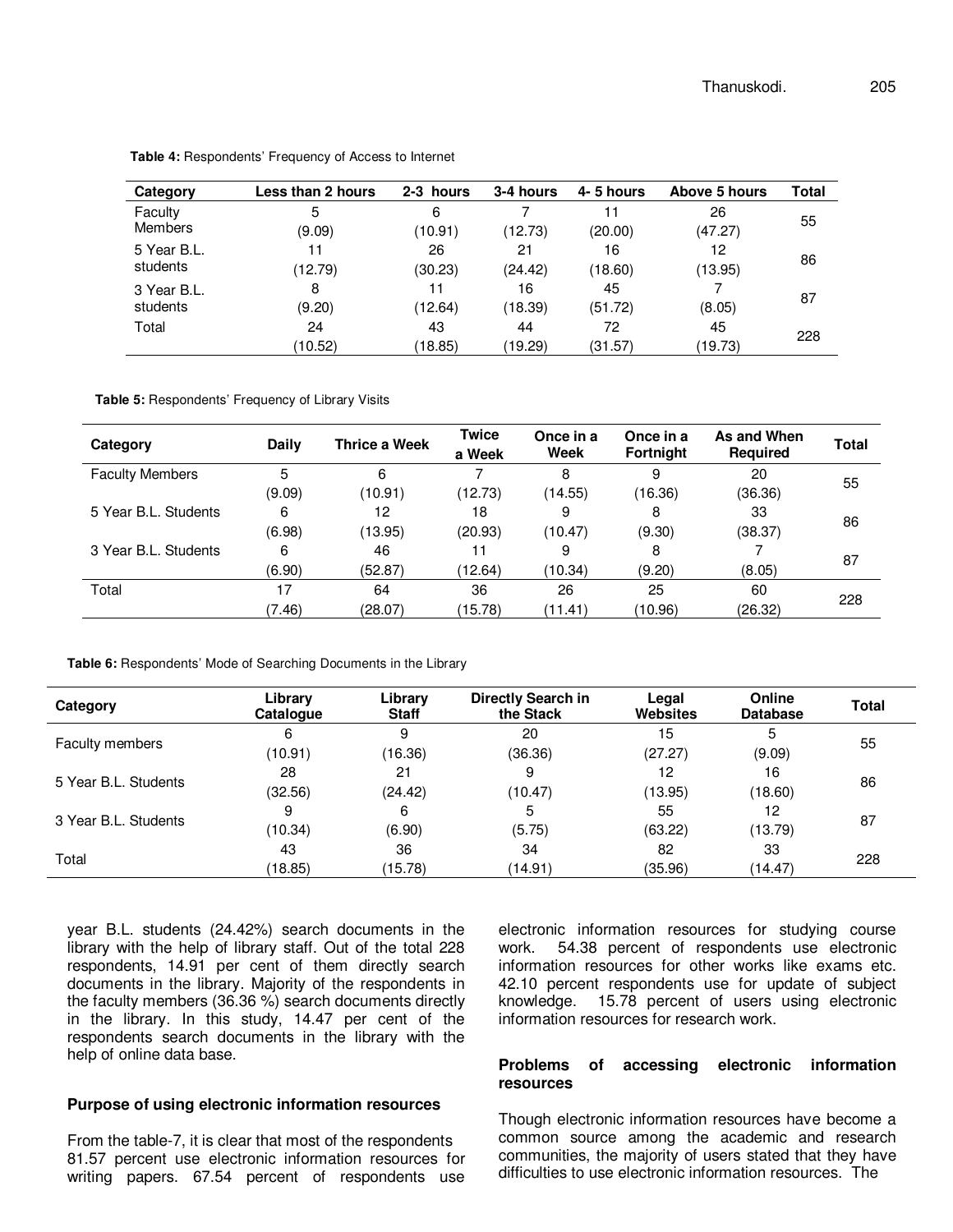**Table 7:** Purpose of using Electronic Information Resources

| <b>Purpose</b>               | <b>Number</b> | Percentage |
|------------------------------|---------------|------------|
| For studying course work     | 154           | 67.54      |
| For update subject knowledge | 96            | 42.10      |
| For research work            | 36            | 15.78      |
| For writing papers           | 186           | 81.57      |
| Any other works              | 124           | 54.38      |

Note: Total sample exceeds the required size since the questions are multiple choices

specific problems faced by the users are given in table-8. It was observed that majority of respondents are not satisfied with lack of training, followed by virus threat, many electronic information resources are not available in my subject, time consuming, and no assistance provided by the information professionals, limited access to computers and coverage on electronic information resources is not suited to my research area.

#### **Satisfaction on online database**

Today there are various online databases catering for the needs of advocates and litigating parties. The respondents have been requested to indicate the satisfaction on online database. Different types of online database have been listed in the questionnaire, viz., Indlaw-Online, Manupatra-Online, SCC-Online and Lexis Nexis etc.

A study of data in table-9 indicates the category wise respondents' satisfaction on online database. The faculty member respondents occupy the first position with respect to their overall satisfaction on all online databases as their secured mean score is 3.52 on a 5 point rating scale. The 3year B.L. student respondents take the second position in their overall satisfaction on all online databases as their secured mean score is 3.38 on a 5 point rating scale. The 5year B.L. students rank in the third position in their overall satisfaction on online database as their secured mean score is 3.22 on a 5 point rating scale. It could be seen clearly from the above discussion that faculty member respondents occupy the first position with respect to their overall satisfaction on online database, 3year B.L. students the second and 5 year B.L. students the last.

## **Opinion towards library services**

The importance of existence of libraries is to satisfy the information needs of its user. It has to move with the time

and equip with modern technological gadgets to satisfy the needs of the users.

Data presented in table-10 indicate the category wise respondents' views on library services. It could be noted that out of the total 228 respondents, 38.59 per cent of them report that the services of the library are poor. Majority of the respondents (65.52 %) in the 3year B.L. students, report that the services of the library are poor. In this study, 20.61 per cent of them report that the services of the library is very poor and more than one third of the respondents (30.23 %) of the 5year B.L. students report that the services in the library are very poor. Out of the total 228 respondents, 14.91per cent of them report that they have no opinion about the services in the library. In this study, 13.15 per cent of the respondents report that the services in library are good. Around one fourth of the respondents (22.09%) in the 5year B.L. students report that the services in the library are good. Moreover, 12.71 per cent of the respondents report that services in library are excellent.

## **Findings**

The following observations were made: Most of the respondents 37.28 percent use of electronic information resources through e-mail. 29.38 percent of respondents use of electronic information resources through DVD and CD-ROMs; Majority of the respondents (51.72 %) in the 3year B.L. students have 4-5 hours of access to internet; Majority of the respondents (52.87%) in the 3yr B.L. students make library visit thrice a week; Majority of the respondents in the faculty members (36.36 %) search documents directly in the library; Most of the respondents 81.57 percent use electronic information resources for writing papers; Majority of respondents are not satisfied with lack of training.

The above discussion shows that faculty member respondents occupy the first position with respect to their overall satisfaction on online database. Majority of the respondents (65.52 %) in the 3year B.L. students, report that the services of the library are poor.

## **Recommendations**

Based on the findings of the study the following recommendations are made: Legal education curricula should be revised at the national level to accommodate the integration of information literacy and the use of elibrary, either as embedded or standalone courses. This is in recognition of the changes in technology, especially, in managing legal information.

Awareness should be generated on the e-resources to obtain current legal information. More computer terminals should be installed in the college library for easy access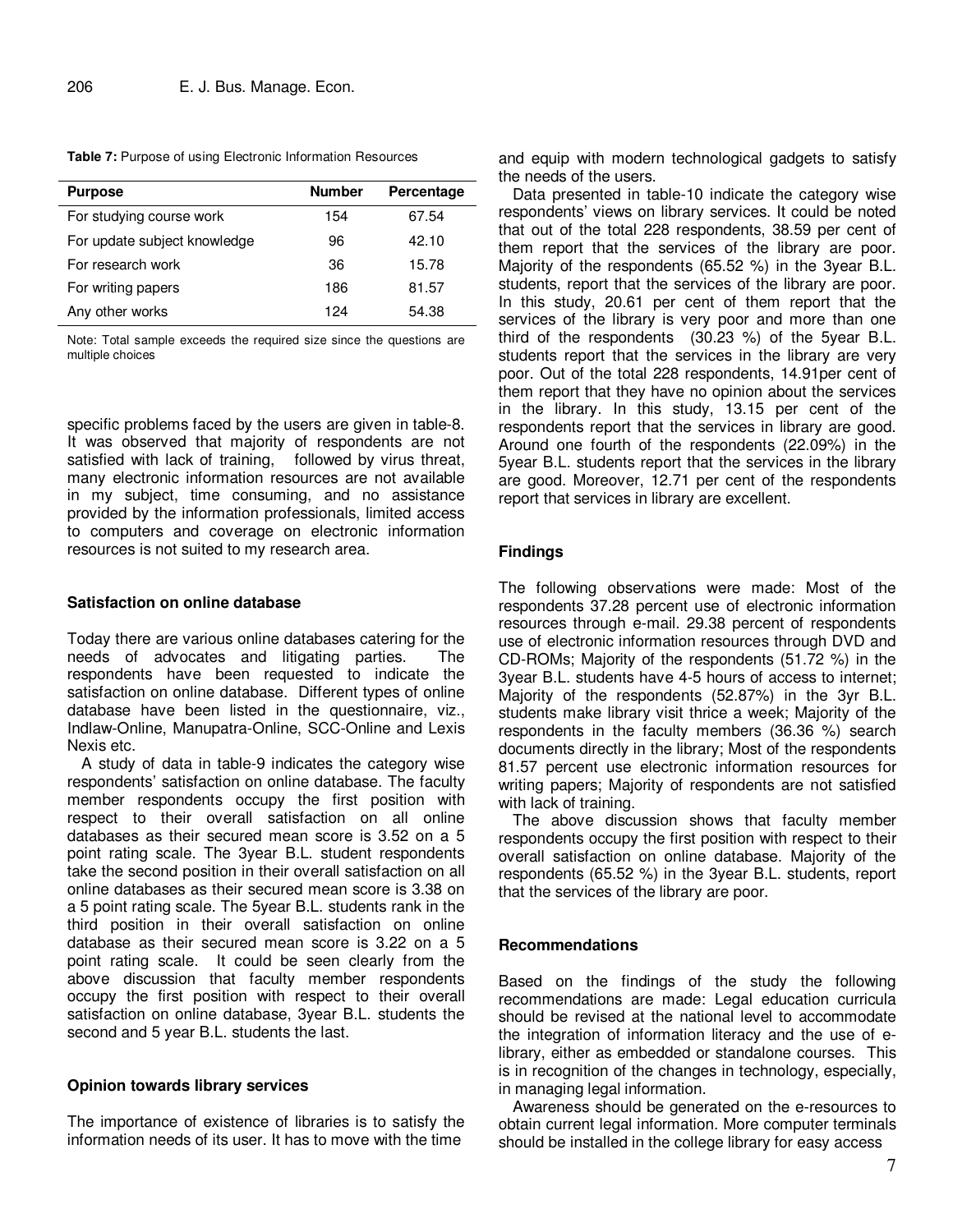**Table 8:** Problems of Accessing Electronic Information Resources

| <b>Reasons</b>                                                                    | <b>Number</b> | Percentage |
|-----------------------------------------------------------------------------------|---------------|------------|
| Not many electronic information resources available<br>in my subject              | 126           | 55.26      |
| Coverage on electronic information resources is not<br>suited to my research area | 47            | 20.61      |
| No assistance provided by the information<br>professionals                        | 96            | 42.10      |
| Lack of training                                                                  | 168           | 73.68      |
| Time consuming                                                                    | 102           | 44.73      |
| Limited access to computers                                                       | 78            | 34.21      |
| Virus                                                                             | 153           | 67.10      |

Note: Total sample exceeds the required size since the questions are multiple choices

#### **Table 9:** Respondents' Satisfaction on online Database

|                             | Category               |                      |                      |       |  |  |  |
|-----------------------------|------------------------|----------------------|----------------------|-------|--|--|--|
| <b>Online Database</b>      | <b>Faculty Members</b> | 5 year B.L. Students | 3 year B.L. Students | Total |  |  |  |
| Indlaw-Online               | 4.11                   | 3.96                 | 3.81                 | 4.01  |  |  |  |
| Manupatra Online            | 4.12                   | 4.10                 | 4.11                 | 3.90  |  |  |  |
| SCC-Online                  | 3.90                   | 3.76                 | 3.77                 | 3.51  |  |  |  |
| Lexis-Nexis                 | 3.44                   | 3.52                 | 2.77                 | 3.16  |  |  |  |
| Westlaw                     | 2.90                   | 2.44                 | 3.52                 | 2.96  |  |  |  |
| Hein Online                 | 3.71                   | 2.52                 | 2.81                 | 3.18  |  |  |  |
| World Bank Resources Online | 2.36                   | 3.36                 | 3.85                 | 3.85  |  |  |  |
| WTO online                  | 3.65                   | 2.12                 | 2.36                 | 2.52  |  |  |  |
| Total                       | 3.52                   | 3.22                 | 3.38                 | 3.39  |  |  |  |

| Table 10: Respondents' Views on Library Services |  |  |  |  |
|--------------------------------------------------|--|--|--|--|
|--------------------------------------------------|--|--|--|--|

| Category        | <b>Excellent</b> | Good    | <b>No Opinion</b> | Poor    | <b>Very Poor</b> | <b>Total</b> |
|-----------------|------------------|---------|-------------------|---------|------------------|--------------|
| Faculty         | 4                | 7       | 20                | 17      |                  | 55           |
| <b>Members</b>  | (7.27)           | (12.73) | (36.36)           | (30.91) | (12.73)          |              |
| 5 Year B.L.     | 18               | 19      | 9                 | 14      | 26               |              |
| <b>Students</b> | (20.93)          | (22.09) | (10.47)           | (16.28) | (30.23)          | 86           |
| 3 Year B.L.     |                  | 4       | 5                 | 57      | 14               | 87           |
| <b>Students</b> | (8.05)           | (4.60)  | (5.75)            | (65.52) | (16.09)          |              |
| Total           | 29               | 30      | 34                | 88      | 47               |              |
|                 | (12.71)          | (13.15) | (14.91)           | (38.59) | (20.61)          | 228          |

to students and faculty members.

The authority must conduct training programmes for users regarding how to use electronic information resources and online databases. Awareness should be created to use electronic information resources and online databases to fulfill information needs.

All the legal information news should be provided at the law university website and it should be regularly updated. Such websites depicting services will help the students and faculty members to explore relevant information.

Better user education programs should be conducted by the college libraries as the students and faculty members depend heavily on the library staff to get their required information. This will reduce the dependence of the students on the library staff that can devote more time in other activities of the library